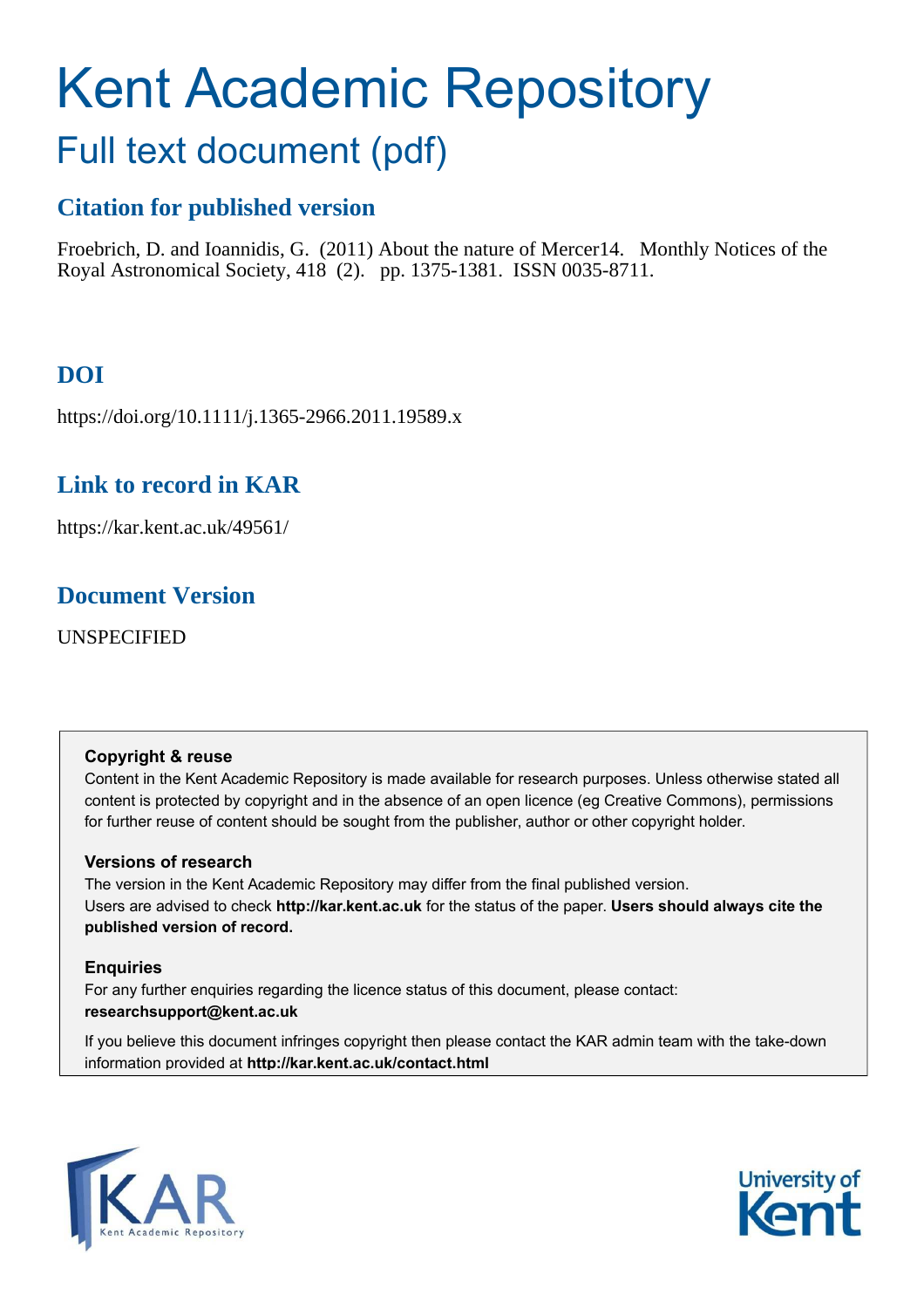## **About the nature of Mercer 14**

D. Froebrich<sup>1\*</sup>, G. Ioannidis<sup>1</sup><sup>†</sup>

<sup>1</sup> *Centre for Astrophysics and Planetary Science, University of Kent, Canterbury, CT2 7NH, UK*

Received sooner; accepted later

#### **ABSTRACT**

We used UKIRT near infrared (NIR) broad band *JHK* photometry, narrow band imaging of the 1-0 S(1) molecular hydrogen emission line and mid infrared *Spitzer* IRAC data to investigate the nature of the young cluster Mercer 14. Foreground star counts in decontaminated NIR photometry and a comparison with the Besancon Galaxy Model are performed to estimate the cluster distance. This method yields a distance of 2.5 kpc with an uncertainty of about 10 % and can be applied to other young and embedded clusters. Mercer 14 shows clear signs of ongoing star formation with several detected molecular hydrogen outflows, a high fraction of infrared excess sources and an association to a small gas and dust cloud. Hence, the cluster is less than 4 Myrs old and has a line of sight extinction of  $A<sub>K</sub> = 0.8$  mag. Based on the most massive cluster members we find that Mercer 14 is an intermediate mass cluster with about  $500 M_{\odot}$ .

**Key words:** Galaxy: open clusters, individual; ISM: jets and outflows; stars: formation

#### **1 INTRODUCTION**

Understanding the formation of stars is one of the key topics of current astrophysical research. It occurs in embedded clusters within giant molecular clouds. A large fraction of all young stars are formed in such clusters (e.g. Lada & Lada (2003)). Low star formation efficiency, as well as feedback (radiation, winds, outflows) from young and massive stars leads to the disruption of many of those clusters in the first 10 Myrs of their life and generates the field star population. Thus, in order to understand the formation of stellar clusters one has to investigate the youngest (up to a few Myrs old) objects. Preferably a large number of objects should be investigated to account for environmental influences, but detailed investigations of individual objects are vital to accurately determine their physical parameters such as age, distance and line of sight reddening.

Investigations of these young embedded clusters are hampered by the high column density material in their vicinity. Recent years have seen advances of large scale near and mid-infrared surveys (2 Micron All Sky Survey (2MASS, Skrutskie et al. (2006)); UK Infrared Deep Sky Survey (UKIDSS, Lawrence et al. (2007)) Galactic Plane Survey (GPS, Lucas et al. (2008)); GLIMPSE, Benjamin et al. (2003)) which allow us to discover and characterise the properties of a variety of these young embedded clusters at wavelengths less influenced by interstellar extinction. A large number of so far unknown stellar clusters in the Galaxy have been found in those surveys (e.g. Bica et al. (2003). Mercer et al. (2005), Froebrich et al. (2007), to name just a few).

In particular the list by Mercer et al. (2005), based on mid-

† E-mail: gi8@kent.ac.uk

infrared *Spitzer* data, contains a number of embedded young clusters hidden from view in shorter wavelengths surveys. One of these, Mercer 14, has so far not attracted any attention besides the discovery paper. We aim to determined the nature of this cluster mainly by means of near infrared *JHK* photometry obtained from the UKIDSS GPS and the UK Infrared Telescope (UKIRT) Widefield Infrared Survey for  $H_2$  (UWISH2, Froebrich et al. (2011)) which is using a narrow band filter centred on the 1-0 S(1) emission line of molecular hydrogen at  $2.122 \mu m$ .

We briefly discuss the data used in our paper in Sect. 2. Our analysis, in particular the results of the decontamination of the photometry, the cluster distance determination and the identification of molecular outflows from young stars in the cluster are discussed in Sect. 3. We then put forward our conclusions in Sect. 4.

#### **2 DATA AND ANALYSIS**

#### **2.1 Near infrared UKIRT WFCAM data**

We obtained near infrared imaging data in the  $1-0 S(1)$  line of molecular hydrogen using the Wide Field Camera (WFCAM, Casali et al. (2007)) at UKIRT. The data are part of the UWISH2 survey (Froebrich et al.  $(2011)$ ) and the  $H_2$  images are taken with a per pixel integration time of 720 s and under very good seeing conditions. The full width half maximum of the stellar point spread function is 0.7<sup>"</sup> and the  $5\sigma$  point source detection limit is about 18 mag. Our narrow band data were taken on the 30th of July in 2009.

In order to perform the continuum subtraction of our narrow band images we further utilised the UKIDSS data in the near in-

<sup>⋆</sup> E-mail: df@star.kent.ac.uk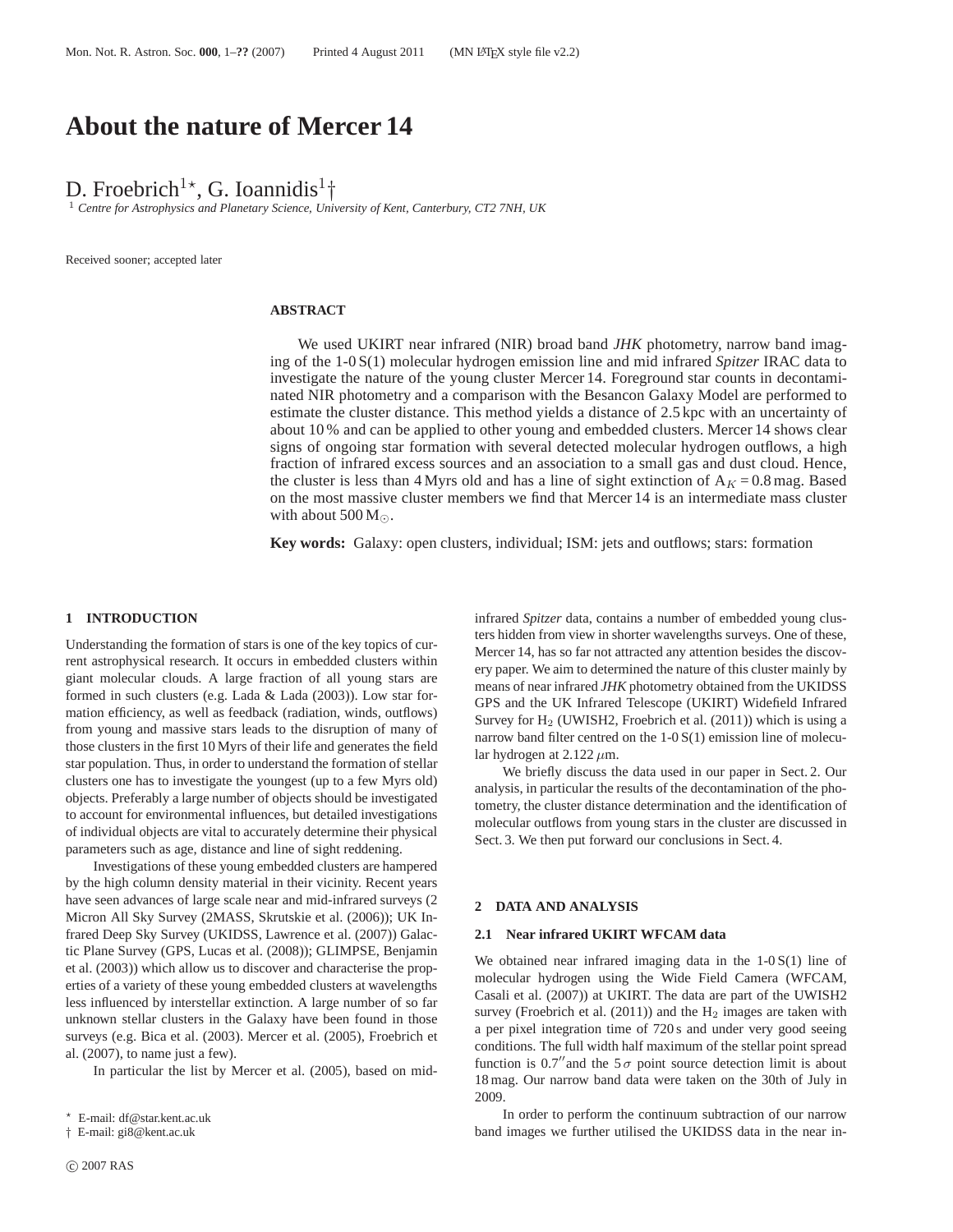frared *JHK* bands taken with the same telescope and instrumental setup as part of the GPS. This broad band data was taken on the 1st of June in 2006 in all three filters. All GPS data used was taken from data release 7.

All NIR (UWISH2 and GPS) data reduction and photometry are performed by the Cambridge Astronomical Survey Unit. Reduced images and photometry tables are available via the Wide Field Astronomy Unit and are downloaded from the WFCAM Science Archive (Hambly et al. (2008)). The basic data reduction procedures applied are described in Dye et al. (2006). Calibration (photometric as well astrometric) is performed using 2MASS (Skrutskie et al. (2006)) and the details are described in Hodgkin et al. (2009). All NIR magnitudes used in this paper are quoted for AperMag3, i.e. a  $2''$  aperture, the standard for GPS point sources (see Lucas et al. (2008) for details).

#### **2.2 Mid infrared** *Spitzer* **IRAC data**

We also downloaded IRAC images for all filters and point source photometric catalogues of the region that have been obtained by *Spitzer* as part of the GLIMPSE Survey (Benjamin et al. (2003)). All data is part of the final release of enhanced data products for GLIMPSE. Except two, all of the potential outflow driving sources for which we require photometry are extended. Hence, they are not part of the GLIMPSE point source catalogue. We thus performed aperture photometry on the IRAC images.

We defined apertures encompassing all the flux from the extended sources, as well as apertures around some bright point sources (e.g. obj. C, see Table 1). Since the cluster is embedded in partly dense material, the background flux for each source has been determined in an aperture as close to the source as possible. Fluxes above the background were then converted into magnitudes and calibrated using the bright source obj. C, whose magnitudes are taken from the GLIMPSE point source catalogue. Uncertainties introduced due to background estimation and the choise of aperture are about 0.1 mag for the two short wavelengths filter. For the longer wavelengths we estimate a larger error of about 0.2 mag, since the background emission is stronger (in particular in the  $8 \mu m$ filter) and spatially variable on small scales. In conjunction with the GLIMPSE calibration uncertainty of 0.1 mag to 0.2 mag our photometric uncertainties are 0.2 – 0.3 mag with the larger value valid for the longer wavelengths filters.

#### **3 ANALYSIS AND DISCUSSION OF MERCER 14**

#### **3.1 General**

The cluster Mercer 14 has been discovered by Mercer et al. (2005) during their search for embedded star clusters utilising GLIMPSE data. The cluster is embedded in a small, mid-infrared bright molecular cloud. It has, except in the discovery paper, not attracted any attention nor have its parameters be determined. The near infrared *JHK* images give the impression of a spherically symmetric accumulation of stars, clearly visible at near infrared wavelengths. The central coordinates, determined visually are at 18:58:05.8 +01:36:34, in perfect agreement with the coordinates given in Mercer at al. (2005). Visually the radius of the cluster is about half an arcminute.

Our continuum subtracted molecular hydrogen images of the cluster vicinity show that there are a number of  $H_2$  flows and features, mostly just to the North-North-East of the cluster (see Fig. 1).

If they are associated with the cluster itself, then this would indicate that Mercer 14 is a young stellar cluster, with partly still ongoing star formation. At the northern edge of the cluster there is a very red, fuzzy nebulosity visible in the *JHK* colour images. It coincides with one of the IRAC detected Extended Green Objects (EGOs; EGO G035.13-0.74; Cyganowski et al. (2008); Obj. A in Table 1). Only 4′′ to the north-east of this, we find a smaller red reflection nebula, a fainer EGO not included in the list by Cyganowski et al. (2008) (Obj. B). About 75" to the North-East-East of the cluster centre we detect a bright star  $(K = 9.5 \text{ mag in } 2MASS)$  in the centre of a small HII region. This object is actually listed as a Planetary Nebula (PN G035.1-00.7) in the SIMBAD database. The NIR images, however, clearly suggest that this object is an HII region (see a more detailed discussion in Sect. 3.6).

#### **3.2 NIR cluster decontamination**

In order to analyse the cluster properly, we need to decontaminate the NIR photometry from fore and background objects. The decontamination is based on the method established by Bonatto & Bica (2007a). But we use the improvements introduced by Froebrich et al. (2010). We download the near infrared photometry from the GPS within 3′ around the cluster centre. Only stars with a detection above the local completeness limit  $(J = 18.5 \text{ mag}, H = 17.5 \text{ mag},$  $K = 17.0$  mag) in each filter, photometric uncertainties of less than 0.1 mag, and with a *pstar* value of more than 0.9 are considered (i.e. only star like objects, see Lucas et al. (2008)).

We define as 'cluster area' everything within  $0.9'$  from the cluster centre. As 'control region' we use all stars between 2 ′ and 3′ from the central coordinates. The calculation of the  $P_{\text{ccm}}$  membership probabilities for the individual stars in the cluster area is based on the  $15^{th}$  nearest neighbour in the colour-colour-magnitude space (see Froebrich et al. (2010) for details).

The result of the procedure is shown in the decontaminated colour-magnitude (CMD) and colour-colour (CCD) diagrams in Fig. 2 together with a cluster isochrone as a guide to the cluster sequence (see Sect. 3.5). There is a large fraction of stars with  $P_{\text{ccm}}$ membership probabilities of more than 60 %, as well as possible fore or background objects not related to the cluster.

#### **3.3 Distance determination**

There are a variety of ways to determine the distance to Mercer 14 using the available data set. These are: i) Using an object associated to the cluster or its parental molecular cloud which has a known distance; ii) Perform isochrone fitting to the cluster's decontaminated CMD and CCD; iii) Estimate the number of foreground stars to the cluster or its parental molecular cloud and compare this to the Besancon Galaxy model by Robin et al. (2003).

i) A search in the vicinity of Mercer 14 for objects of known distance did not reveal any usable object. The object nearest to the cluster with a reliable distance estimate is the massive star forming object G35.2N. Uruquart et al. (2011) place it at a distance of 2.3 kpc. Considering the projected separation of about 4.3 ′ (or about 3 pc at this distance), it is not entirely clear if the cluster and G35.2N are physically related. The  $8 \mu m$  GLIMPSE image of the region also reveals that Mercer 14 is just surrounded by a small cloud with no obvious connection to G35.2N.

ii) Given the low age and large number of pre-main sequence stars in the cluster (indicated by the presence of molecular outflows, as well as the isochrone fit, see below) it is extremely difficult to simultaneously fit the distance and age of the cluster to satisfactory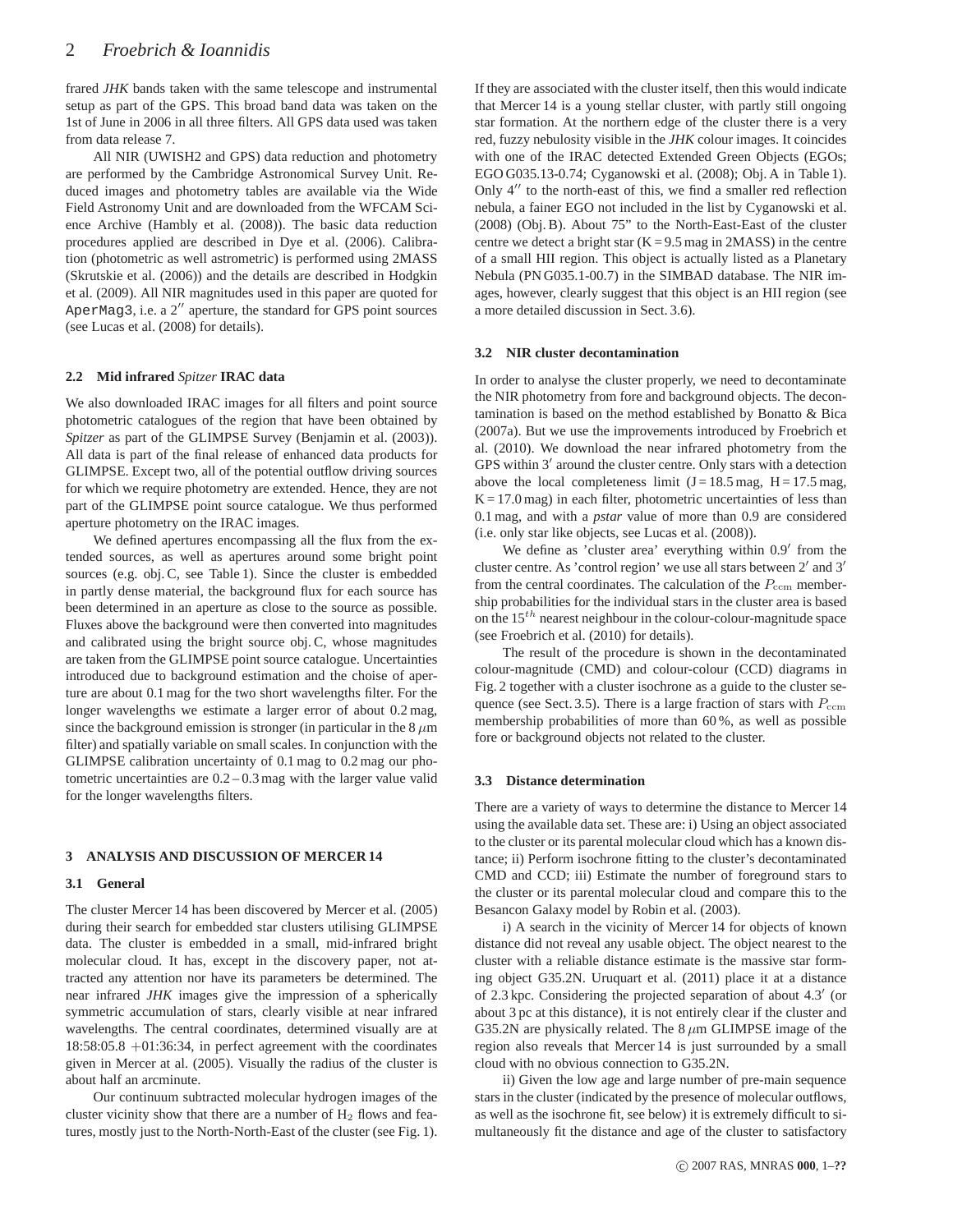

**Figure 1.** Gray scale representation of the H<sub>2</sub>-K difference image of the region containing outflows near Mercer 14. The image is centred at RA = 18:58:06.6 and DEC = +01:37:03 (J2000). North is up, East to the left. Circles and ellipses mark the MHOs discussed in the text. Their numbers are added as labels. Squares indicate the five high probability driving sources and the solid lines mark some of the discussed flows. North is to the top and East to the left.



**Figure 2.** Decontaminated colour-magnitude (left panel) and colour-colour (right panel) diagram of the cluster Mercer 14. Only objects in the GPS with *pstar* greater than 0.9 are included. Cluster membership probabilities  $P_{\text{ccm}}$  are indicated by different symbols: above 80% red square; 60–80% green triangle; 40–60 % blue plus sign; 20–40% magenta cross; below 20 % black dot. The  $P_{\text{ccm}}$  probabilities are based on the 15th nearest neighbour in the colour-colourmagnitude space. The over plotted isochrone (solid line) has an age of 4 Myrs, a distance of 2.5 kpc and a K-band extinction of 0.8 mag. The dashed isochrone in the right panel has the same properties but is un-reddened. The dotted line in the left panel indicates the detection limits in the cluster area. The solid diagonal lines show the reddening band for photospheres based on our adopted extinction law.

accuracy. Rather the distance needs to be known in order to determine the approximate age and reddening to the cluster from photometry alone. Thus, an estimate of the number of stars foreground to the cluster or the parental molecular cloud can be determined and compared to the Besancon Galaxy model (Robin et al. (2003)) in order to estimate the distance. It has been shown e.g. by Scholz et al. (2010) that such an approach can give a reasonably accurate distance estimate.

iii) As a first possibility we count the number of blue (J- $K < 2.0$  mag) stars per unit area across the parental molecular cloud of the cluster. We used six fields near the cluster to count foreground stars based on their colours. They are spread at different distances from the cluster  $(2' - 4')$ . Fields too close to the cluster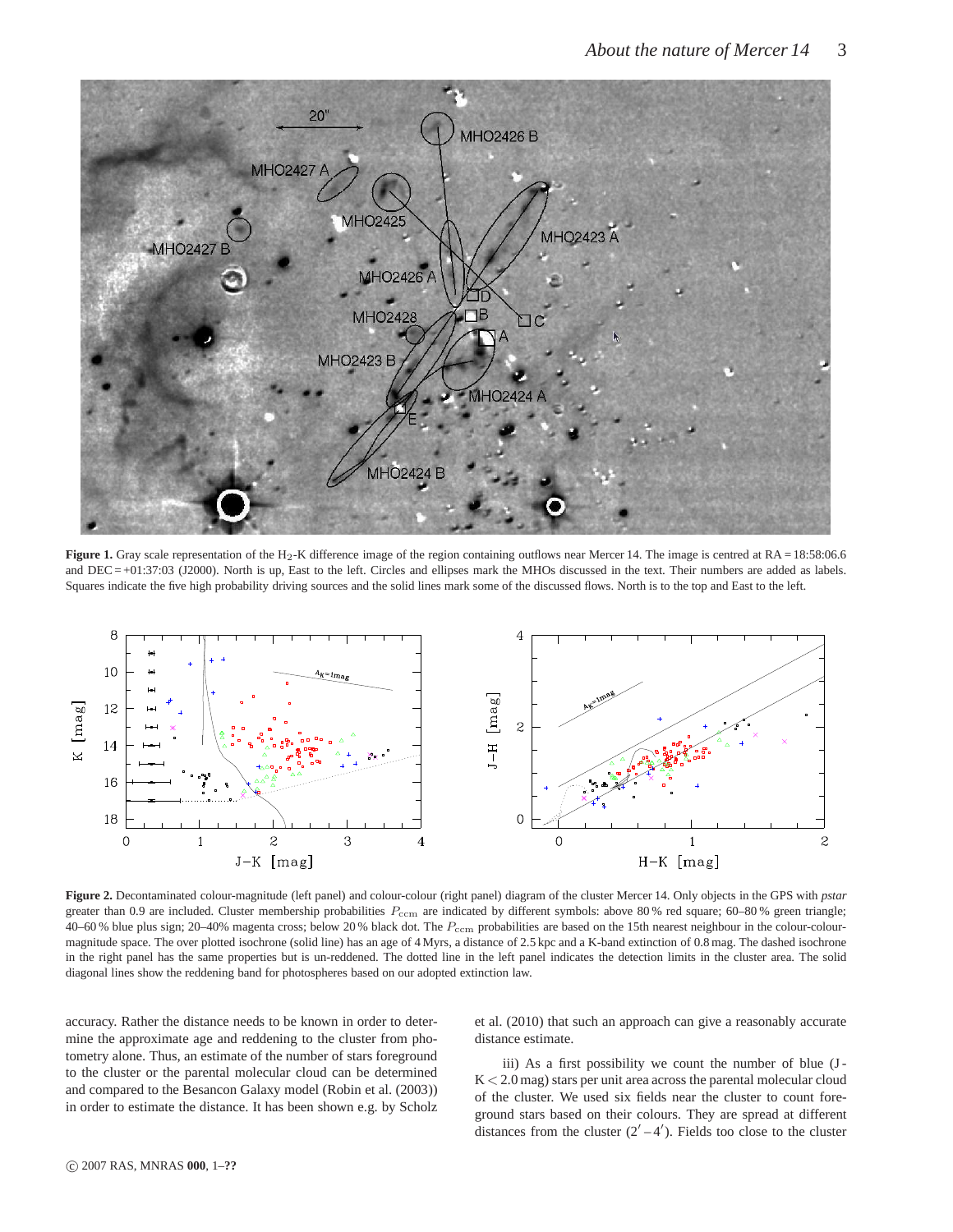might contain cluster members, contaminating the analysis. On the other hand, fields too far away might show a too low extinction to successfully distinguish stars foreground or background to the cloud. One might even measure the distance to a cloud not related to the cluster at all, given its position in the Galactic Plane and the possibility of overlapping clouds along the line of sight. The area where foreground stars are counted should be as large as possible to minimise statistical errors. We choose one square arcminute sized fields. The number of foreground stars in them varies between 13 and 22, with an average of 18 stars per square arcminute.

We then estimated the photometric properties of the near infrared data set obtained from the GPS (completeness limit and photometric errors as a function of magnitude). A model photometric catalogue for 10 square arcminutes (we chose a larger area to improve the accuracy of the model) towards the cluster position and with the above determined restrictions for the *JHK* photometry was downloaded from the Besancon galaxy model webpage<sup>1</sup>. A comparison of the measured number of foreground stars with the model predictions leads to a distance estimate. The model stars are sorted by distance. We find the star in the list for which all stars closer than it would give a model star density equal to our measured foreground star density. The distance to this model star is then used as the distance to the cloud. By considering the variations of the forground star density we obtain a range of distances for the cloud of 2.1 kpc to 2.8 kpc with an average of 2.5 kpc.

The second possibility is to determine the number of stars per unit area that are foreground to the cluster itself. This is based on the decontaminated CMD of the cluster (see Sect. 3.2). The colour of most of the high probability cluster members is  $J - K = 2$  mag or redder. Hence all stars bluer than this are potentially foreground stars. The total number of stars bluer than  $J - K = 2$  mag is 71 within a radius of  $0.9'$  around the cluster centre. If we weight the contribution of each star by the probability that it is not a cluster member  $(1 - P_{\text{ccm}})$  then there are 17 stars per square arcminute foreground to the cluster. This corresponds to a distance of 2.5 kpc, in perfect agreement to the star counting estimates using the fields in the parental molecular cloud. This distance has been determined using the nearest 15 neighbours in colour-colour-magnitude space for the decontamination. When using the nearest 10 neighbours the distance estimate is about 2.0 kpc, for the 20th nearest neighbours we obtain 2.8 kpc. Thus, including the uncertainties, the value also agrees with the distance of G35.2N. Hence, Mercer 14 could indeed be part of the same star forming complex as the massive YSOs in G35.2N.

We use 2.5 kpc as distance to Mercer 14 throughout the paper.

#### **3.4 Outflows and driving sources**

As can be seen in Fig. 1, there are a number of molecular hydrogen outflow features just to the North-East of the cluster (labeled MHO 2423 – MHO 2428). In the following we will describe their properties and discuss possible driving sources. This discussion will be focused on the most obvious driving source candidates listed in Table 1 and labeled by letters A – E in Fig. 1. There are a larger number of other objects in the cluster region that show near infrared excess. About one in three of the high probability cluster members show K-band excess emission (objects to the right of the reddening band, see right panel of Fig. 2). Each of these could in principle drive an outflow and some of them might be the source

 $1$  http://model.obs-besancon.fr/

for  $H_2$  emission features. Due to their large numbers and without further information such as proper motions of the emission knots we cannot include them into our considerations.

The numbering and naming of the molecular hydrogen emission line objects (MHOs) has been done in accordance with the convention set out by Davis et al. (2010). In the Appendix A (online version only) we present two higher resolution continuum subtracted  $H_2$ -K images (Figs. A1 and A2) with detailed labels for each identified MHO. None of the outflow features is visible in the H $\alpha$ images taken by the IPHAS survey (Drew et al. (2005)). This is most likely caused by the high optical extinction towards the cluster (see below).

A summary of the MHO positions, fluxes and possible driving sources is given in Table 2.

#### *MHO 2423*

Objects MHO 2423 A and MHO 2423 B seem to form two sides of a symmetric bipolar outflow with a position angle of about 150◦ . It has a length of 1′ , which corresponds to about 0.75 pc at the adopted distance. Given the symmetry of the flow, the driving source should be situated on the axis defined by the two features and be located roughly half way between the two ends. There is no obvious bright source detectable in the NIR data. One of the two red and extended sources (obj. B in Table 1 – the faint EGO) is situated just off-axis. There is, however, a relatively bright and red *Spitzer* source (obj. D, undetected in the NIR images) closer to the axis. Based on its position and red  $(3.6-4.5] = 3.1$  mag) colour it is the most likely source for the flow.

#### *MHO 2424*

The identification of the source(s) of MHO 2424 A and MHO 2424 B is not so straight forward. Both could be driven by the bright EGO (obj. A). However, the small chain of three knots seems not to be aligned with this extended source. It also could be driven by the bright IRAC source (obj. C) which is completely invisible in the NIR images. In this case the flow would be one-sided and  $23''$  (0.3 pc) long. Given that we do not detect any counter flow and that there is plenty of material in the vicinity of the cluster, this does not seem a likely explanation.

Another possibility is that MHO 2424 A and MHO 2424 B form one flow which is driven by the red source obj. E. This object is faint in *JHK* but clearly detected in IRAC. If this is the driving source then the flow would have an s-shape, indicating the source is a binary. In particular the two knots which are symmetric and very close (4′′) to source, seem to favour this explanation. The total length of the flow would then be about 0.8′ (0.6 pc). However, we cannot rule out that some of the  $H_2$  emission, in particular from MHO 2424 A, is driven by the bright EGO (obj. A).

#### *MHO 2425*

MHO 2425 is the a bright bow-shaped emission line object. It appears to form an open bow pointing towards the NE. As there is no chain of H<sup>2</sup> emission (or other indications such as a counter flow), it is not possible to trace its source. It could be any of the young sources (obj.  $A - D$ ). In each case the flow length between the shock and the source is about 0.5 pc.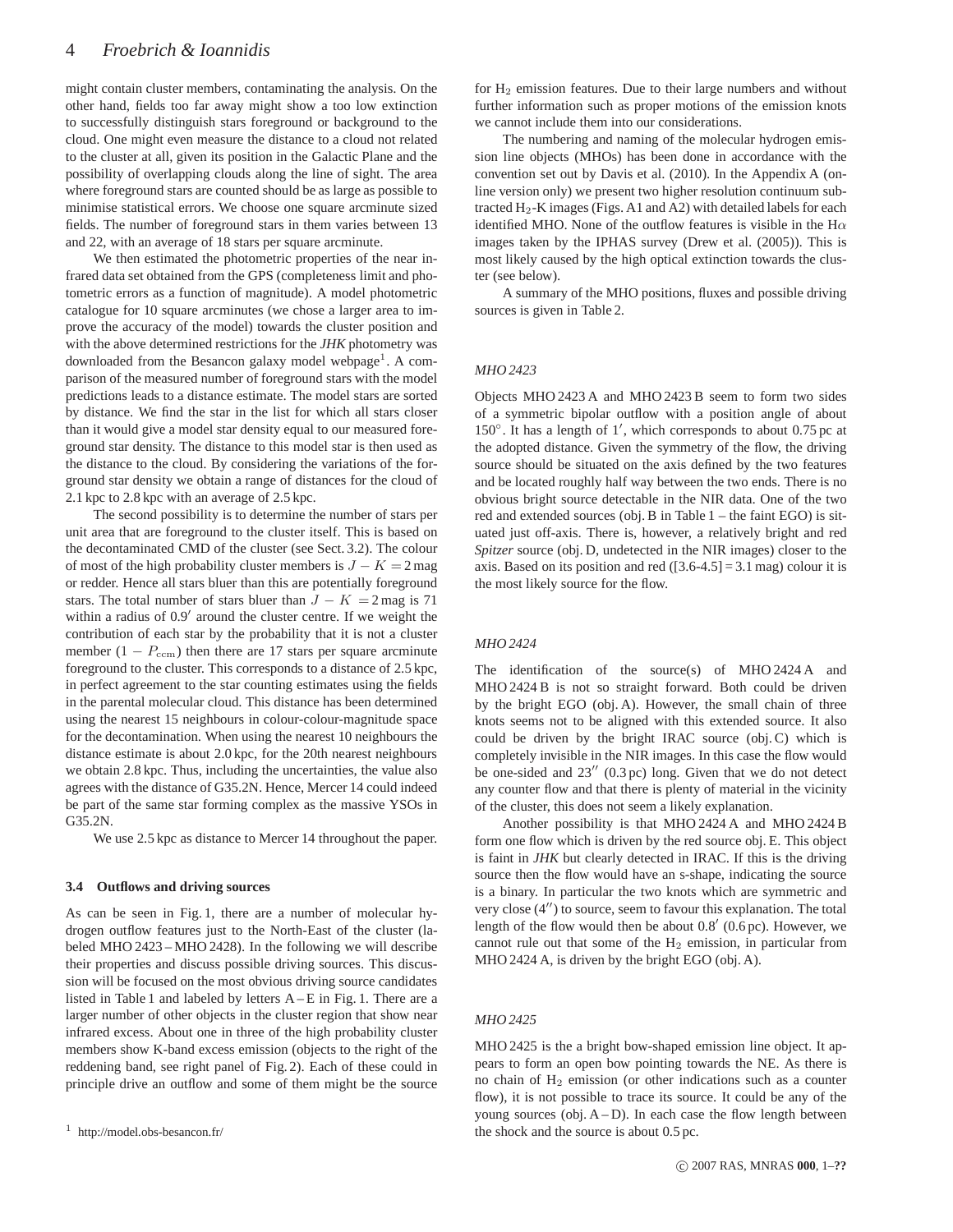#### *MHO 2426*

The object MHO 2426 A consists of two faint knots pointing away from the main region of outflow driving candidates. In particular the faint EGO (obj. B) seems to be aligned with the flow axis. Furthermore, MHO 2426 B could be part of this flow, as it is aligned with the axis (but see below in the next subsection). In any case, we would just detect one side of the flow, which would have a length of 0.5 pc (0.25 pc without MHO 2426 B).

#### *MHOs 2426 B and MHO 2427*

These three  $H_2$  knots are all situated about half a parsec to the north-north-east of the cluster. If MHO 2426 B is not part of a flow with MHO 2426 A, then these three objects could form an independent outflow, as they are aligned on a common axis with a length of 0.6 pc. However, there is no obvious source candidate (red GPS or *Spitzer* source) along this axis. Furthermore, for each H<sub>2</sub> object individually, there is no source candidate. There are other  $H_2$  emission features to the West of the cluster. These are all associated with the HII region and apparent cloud edges in the  $8 \mu m$  *Spitzer* image. Hence all these features are very likely to be fluorescently excited by either the more massive young stars in the cluster, the central star of the HII region, or the general UV radiation field.

#### *MHO 2428*

MHO 2428 is a single  $H_2$  emission knot near MHO 2423 B. Based on the position and the clear flow structure of MHO 2423, this object seems unrelated. The most likely source might be the faint EGO (obj. B), which is 0.15 pc away. However, obj. B is also the best candidate source for MHO 2426 A (and MHO 2426 B).

#### **3.5 Cluster properties**

Using the decontaminated photometry of the cluster region we plot colour-colour and colour-magnitude diagrams for the high probability cluster members (see Fig. 2). We over plot isochrones to determine the cluster parameters. Given the large distance of 2.5 kpc, we expect to detect relatively massive young stars (above about  $1 M_{\odot}$ ) and no lower mass stars in our NIR data. We thus use isochrones from Girardi et al. (2002), which provide data for more massive stars.

The distribution of high probability members in the CMD and in particular the CCD shows that the cluster suffers from a high amount of extinction, which to a large extent is intrinsic to the cluster. Hence, the differential reddening is very high, caused by the youth of Mercer 14. This is also indicated by the distribution of the  $8 \mu m$  emission as seen by *Spitzer* (right panel of Fig. 3). There one can clearly see that the cluster coincides with a  $8 \mu m$  emission peak. There is no correlation of a stars colour with distance to the emission peak. This indicates that the feature is not foreground to the cluster.

We use the CCD and an isochrone for 4 Myrs (the lowest age available from Girardi et al. (2002)) to estimate the minimum extinction shown by a high probability cluster member. This minimum is likely to be the foreground extinction. Using an extinction law of  $A_K/A_J = 0.382$  and  $A_K/A_H = 0.612$  (based on Mathis (1990) and Froebrich et al. (2010)) we find a minimum foreground extinction of  $A_K = 0.8$  mag, or  $A_V = 7.4$  mag. This is in good agreement to the 2MASS based extinction maps by Rowles & Froebrich

(2009). Their highest resolution map has 0.9′ resolution at the cluster position and determined an optical extinction of 5.9 mag. The differential reddening, indicated by the scatter of sources along the reddening band is at least of the same order of magnitude  $(A_K = 0.8$  mag) as the foreground extinction.

All high probability members appear in the bottom half of the reddening band in the CCD, in agreement with the fact that we only detect early spectral type sources and no low-mass stars in the cluster. A fraction of about one third of cluster members is found below the reddening band, indicating K-band excess emission from a disk. This fraction of objects with disk is likely to be a lower limit and indicates an age of less than 4 Myrs (Lada & Lada (2003)). This is also in agreement with the detected outflow activity and indicates a very low age for the cluster, potentially much less than the 4 Myrs used for the isochrone in Fig. 2.

The three brightest high probability cluster members ( $P_{\text{ccm}}$ ) 50 %) have an apparent K-band brightness of about 9.5 mag. This corresponds to roughly a  $20 M_{\odot}$  mass star. According to Weidner & Kroupa (2006) this maximum stellar mass indicates a total mass of the cluster of about 500  $M_{\odot}$ .

#### **3.6 The nearby HII region**

About 1.2′ (0.9 pc) East of the cluster one can identify a bright star (18:58:10.5, +01:36:57 (J2000)) within an almost semi-circularly shaped emission region (see Fig. 1 and left panel of Fig. 3). The object is listed as planetary nebula PN G035.1-00.7 in the SIM-BAD database. Judging by the appearance this seems to be a misclassification and the object appears to be an HII region. With an apparent radius of 14′′ (0.17 pc) this corresponds to a compact HII region. The western edge of the region does not show any  $H_2$  emission, possibly because there is no material present to be excited by the central star, as it has been cleared to low density by the bright cluster stars in the vicinity.

The central star of the HII region is partly saturated in the UKIDSS GPS data, we hence use the 2MASS fluxes  $(J = 10.51$  mag,  $H = 9.88$  mag,  $K = 9.50$  mag) to investigate its nature. We de-redden the star to place it onto the main sequence in the model isochrones by Girardi et al. (2002). With our applied extinction law we require 0.78 mag of K-band extinction. This agrees well with the minimum reddening found for the cluster stars  $(A<sub>K</sub> = 0.8$  mag) and thus places the HII region at the same distance as the cluster. Using the cluster distance, reddening and apparent magnitudes, we thus find that the central star of the HII region has about 20 solar masses, similar to the brightest cluster members. Hence its spectral type is about O9 or B0.

Given the properties of the central star, we can clearly infer that the object is miss-classified as planetary nebula and indeed an HII region.

#### **4 CONCLUSIONS**

We investigate the nature of the young embedded cluster Mercer 14 utilising near infrared *JHK* photometry from the UKIDSS GPS and narrow-band imaging data obtained as part of the UWISH2 survey. The cluster shows clear signs of currently ongoing star formation, indicated by several detected molecular hydrogen outflows. Midinfrared *Spitzer* data reveals that there are still substantial amounts of gas and dust within, or in very close proximity to the cluster. We identify at least five molecular outflows driven by young, partly deeply embedded sources in the northern half of the cluster.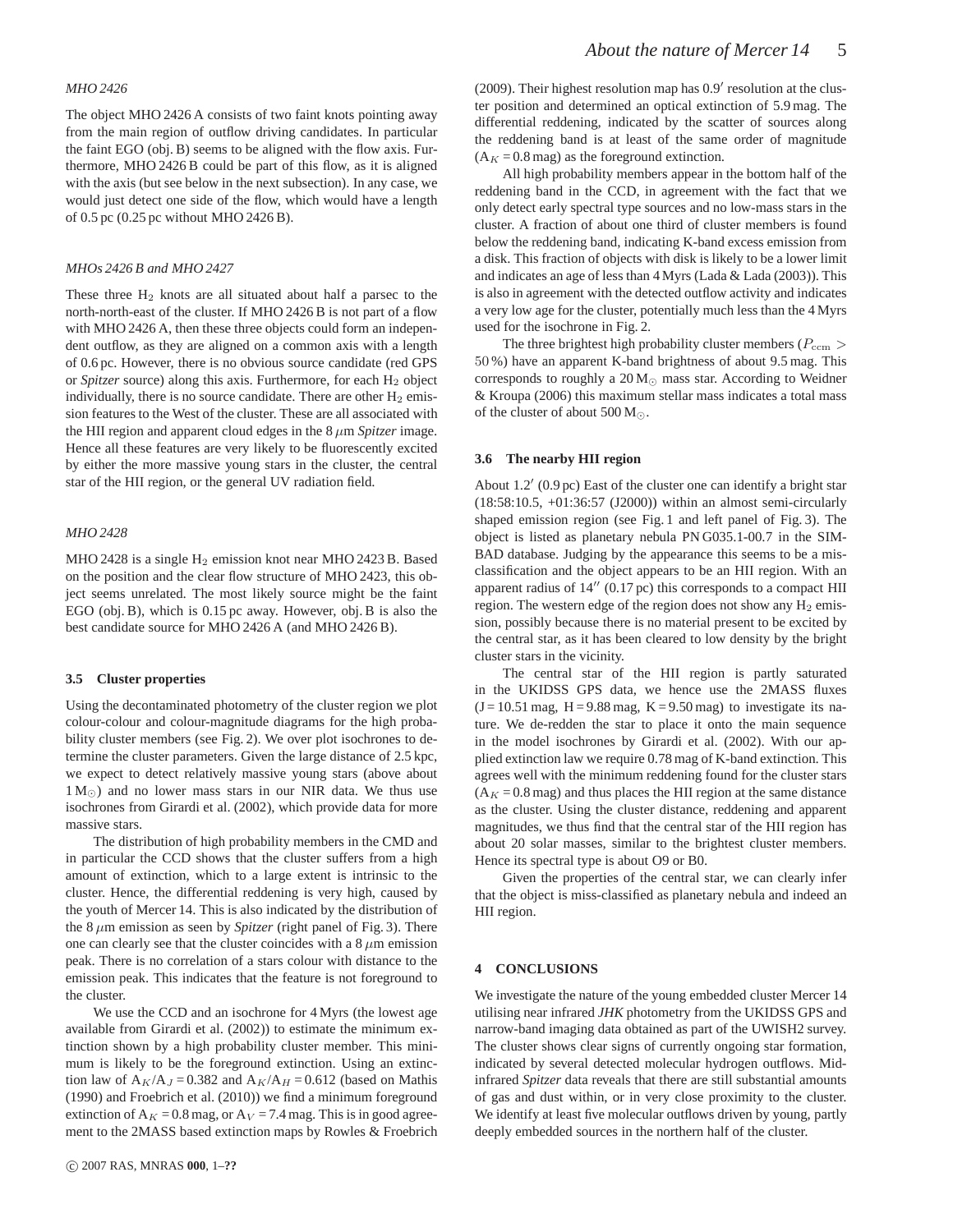Table 1. IRAC photometry of the possible outflow driving sources in the Mercer 14 region. Their coordinates as well as IRAC magnitudes are listed. Magnitudes for obj. C and obj. E are taken directly from the GLIMPSE point source catalogue. Values for the other objects are determined by us (see Sect. 2.2). Note that typical uncertainties are about 0.2 mag. We do not list the K-band excess sources identified in the NIR data which could in principle drive outflows as well.

| obj. | RA         | <b>DEC</b>  | 11    | 12    | 13    | 14   | <b>Notes</b>               |
|------|------------|-------------|-------|-------|-------|------|----------------------------|
|      | (J2000)    | (J2000)     | [mag] | [mag] | [mag] | mag  |                            |
| A    | 18:58:06.5 | $+01:36:52$ | 9.5   | 8.4   | 8.0   | 10.3 | bright EGO G035.13-0.74    |
| B    | 18:58:06.4 | $+01:37:02$ | 10.6  | 9.7   | 9.0   | 11.3 | faint EGO                  |
| C    | 18:58:05.6 | $+01:37:01$ | 12.1  | 9.0   | 7.4   | 6.8  | bright IRAC source, no GPS |
| D    | 18:58:06.4 | $+01:37:07$ | 13.2  | 10.1  | 8.7   | 9.2  | faint IRAC source, no GPS  |
| Е    | 18:58:07.5 | $+01:36:41$ | 11.2. | 9.8   | 8.9   | 84   | IRAC and GPS detection     |

Table 2. Molecular hydrogen photometry of the MHOs in the Mercer 14 region. We list the MHO number, the coordinates in (J2000), the apparent fluxes in the 1-0 S(1) line, the flow H<sub>2</sub> luminosity (dereddened with  $A<sub>K</sub> = 0.8$  mag and assuming 10 % of the H<sub>2</sub> flux is in the 1-0 S(1) line), possible flow driving sources (from Table 1) and length in pc. A '?' in the last column indicates that the source identification is unclear.

| MHO    | <b>RA</b>  | DEC         | $F[1-0S(1)]$          | L[H <sub>2</sub> ] | Possible sources                        |
|--------|------------|-------------|-----------------------|--------------------|-----------------------------------------|
|        | (J2000)    | (J2000)     | $\lceil W/m^2 \rceil$ | $[L_{\odot}]$      | and length                              |
| 2423 A | 18:58:05.9 | $+01:37:20$ | $35 \times 10^{-18}$  | 0.14               | obj. D, 0.75 pc                         |
| 2423 B | 18:58:07.2 | $+01:36:52$ | $36 \times 10^{-18}$  | 0.15               | obj. D, 0.75 pc                         |
| 2424 A | 18:58:06.5 | $+01:36:52$ | $32\times10^{-18}$    | 0.13               | obj. A, $0.15$ pc, $?$ obj. E, $0.6$ pc |
| 2424 B | 18:58:08.0 | $+01:36:33$ | $17\times10^{-18}$    | 0.070              | obj. E, 0.6 pc                          |
| 2425   | 18:58:07.6 | $+01:37:30$ | $19\times10^{-18}$    | 0.078              | obj. C, $0.5$ pc, ?                     |
| 2426A  | 18:58:06.7 | $+01:37:15$ | $4.5 \times 10^{-18}$ | 0.018              | obj. B, 0.25 pc, ?                      |
| 2426 B | 18:58:07.0 | $+01:37:45$ | $6.7\times10^{-18}$   | 0.027              | obj. B, 0.5 pc, ?                       |
| 2427 A | 18:58:08.5 | $+01:37:32$ | $6.2\times10^{-18}$   | 0.026              | $\overline{\mathcal{L}}$                |
| 2427 B | 18:58:09.9 | $+01:37:22$ | $4.7 \times 10^{-18}$ | 0.019              | $\gamma$                                |
| 2428   | 18:58:07.3 | $+01:36:58$ | $5.0\times10^{-18}$   | 0.020              | obj. B, 0.15 pc, ?                      |
|        |            |             |                       |                    |                                         |

We estimate the distance of Mercer 14 by star counts of blue foreground objects to its parental molecular cloud and a comparison to the Besancon Galaxy model. We furthermore use the cluster photometric decontamination algorithm to determine the number of possible foreground stars per unit area towards the cluster. Both methods result in a distance estimate of  $2.5 \pm 0.3$  kpc. This puts the cluster at about the same distance as the massive star forming G 35.2 N (distance of 2.3 kpc), and hence suggests a physical relation of the two regions. The distance estimation based of the decontaminated cluster photometry hence has an uncertainty of about 10 %. Potentially this method can be used to determine the distance for a range of young, embedded clusters.

We perform isochrone fitting in the decontaminated colourcolour and colour-magnitude diagrams to estimate the cluster parameter. The minimum extinction to the cluster stars is  $A<sub>K</sub> = 0.8$  mag, with a differential extinction of the same order of magnitude. The colours and magnitudes of the brightest cluster members correspond to 20 solar mass stars. The nearby compact HII region also contains a star of this mass. This suggests a total cluster mass of around  $500 M_{\odot}$ . The content of young massive stars, the detection of currently ongoing star formation indicated by jets and outflows, a large fraction of sources with disks, as well as the high differential reddening caused by remaining gas and dust within the cluster suggests that Mercer 14 is a young (less that 4 Myrs) intermediate mass cluster.

#### **ACKNOWLEDGMENTS**

The United Kingdom Infrared Telescope is operated by the Joint Astronomy Centre on behalf of the Science and Technology Facilities Council of the U.K. The data reported here were obtained as part of the UKIRT Service Program. This research has made use of the WEBDA database, operated at the Institute for Astronomy of the University of Vienna.

#### **REFERENCES**

Benjamin, R.A., Churchwell, E., Babler, B.L., Bania, T.M., Clemens, D.P., Cohen, M., Dickey, J.M., et al., 2003, PASP, 115, 953

Bica, E., Dutra, C.M., Soares, J., Barbuy, B., 2003, A&A, 404, 223

Bonatto, C.; Bica, E.; 2007, MNRAS, 377, 1301

Casali, M., Adamson, A., Alves de Oliveira, C., Almaini, O., Burch, K., Chuter, T., Elliot, J., et al., 2007, A&A, 467, 777

Cyganowski, C.J.; Whitney, B.A.; Holden, E.; Braden, E.; Brogan, C.L.; Churchwell, E.; Indebetouw, R.; Watson, D.F.; et al.; 2008, AJ, 136, 2391

Davis, C. J.; Gell, R.; Khanzadyan, T.; Smith, M. D.; Jenness, T., 2010, A&A, 511, 24

Drew, J.E., Greimel, R., Irwin, M.J., Aungwerojwit, A., Barlow, M.J., Corradi, R.L.M., Drake, J.J., et al., 2005, MNRAS, 362, 752 Dye, S., Warren, S.J., Hambly, N.C., Cross, N.J.G., Hodgkin, S.T., Irwin, M.J., Lawrence, A., et al., 2006, MNRAS, 372, 1227

Froebrich, D.; Davis, C. J.; Ioannidis, G.; Gledhill, T. M.; Takami, M.; Chrysostomou, A.; Drew, J.; Eislöffel, J.; et al.; 2011, MN-RAS, 413, 480

Froebrich, D.; Schmeja, S.; Samuel, D.; Lucas, P. W.; 2010, MN-RAS, 409, 1281

Froebrich, D., Scholz, A., Raftery, C.L. 2007, MNRAS, 374, 399 Girardi, L., Bertelli, G., Bressan, A., et al. 2002, A&A, 391, 195 Hambly, N.C., Collins, R.S., Cross, N.J.G., Mann, R.G., Read, M.A., Sutorius, E.T.W., Bond, I., et al., 2008, MNRAS, 384, 637 Hodgkin, S.T., Irwin, M.J., Hewett, P.C., Warren, S.J., 2009, MN-RAS, 394, 675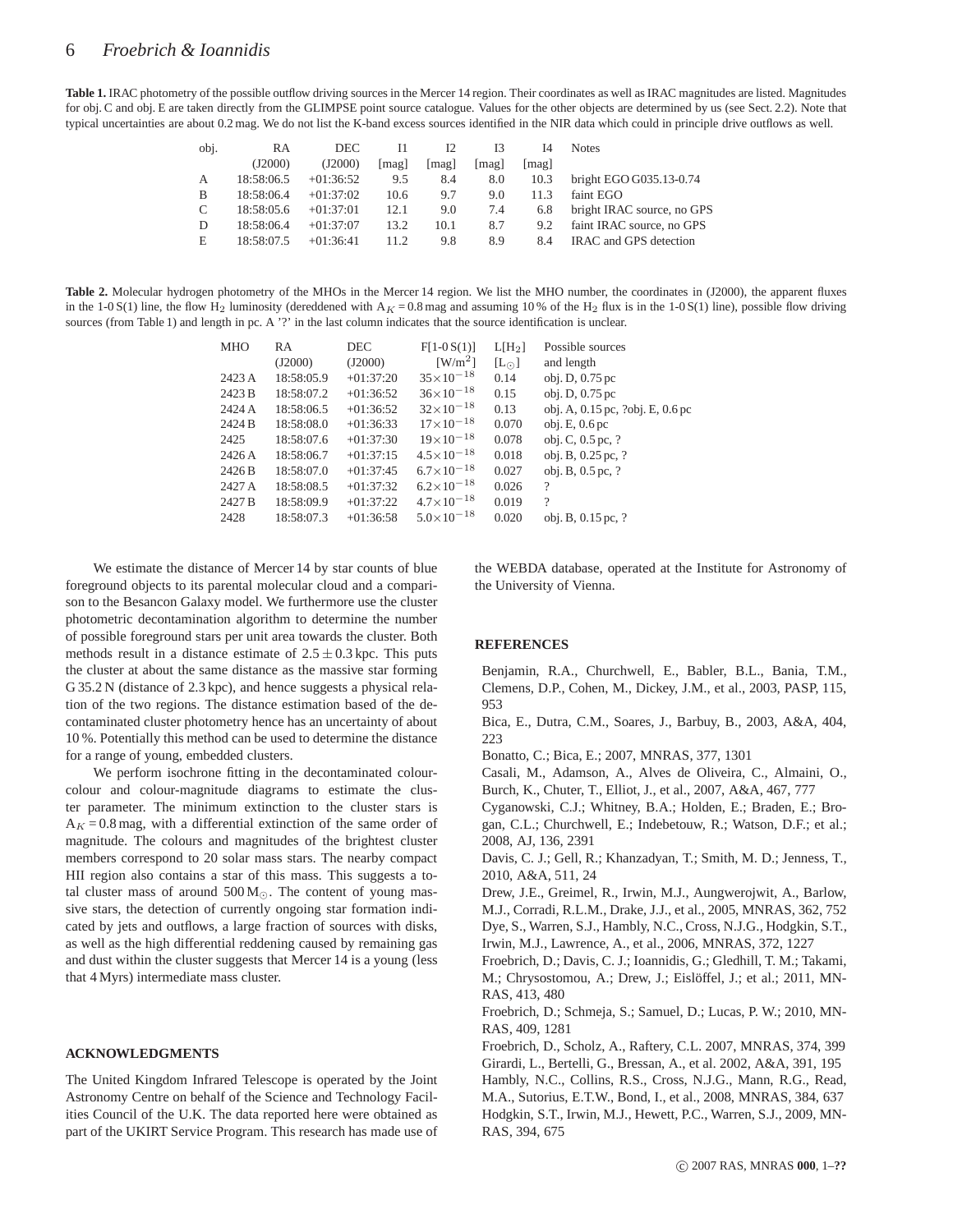

**Figure 3.** Gray scale representation of the GPS K-band continuum (left) and the *Spitzer* IRAC 8  $\mu$ m image (right) of the area around Mercer 14. The large circle indicates the 'cluster area' centred on  $RA = 18:58:06.6$  and  $DEC = +01:37:03$  (J2000) with a radius of 0.9'. North is to the top and East to the left in the image.

Lada, C.J., Lada, E.A., 2003, ARA&A, 41, 57

Lawrence A., Warren, S.J., Almaini, O., Edge, A.C., Hambly, N.C., Jameson, R.F., Lucas, P.W., et al., 2007, MNRAS, 379, 1599 Lucas, P. W.; Hoare, M. G.; Longmore, A.; Schröder, A. C.; Davis, C. J.; Adamson, A.; Bandyopadhyay, R. M.; de Grijs, R.; et al.; 2008, MNRAS, 391, 1281

Mathis, J.S. 1990, ARA&A, 28, 37

Mercer, E.P.; Clemens, D.P.; Meade, M.R.; Babler, B.L.; Indebetouw, R.; Whitney, B.A.; Watson, C.; Wolfire, M.G.; et al.; 2005, ApJ, 635, 560

Robin, A.C.; Reylé, C.; Derrière, S.; Picaud, S.; 2003, A&A, 409, 523

Rowles, J. & Froebrich, D. 2009, MNRAS, 395, 1640

Scholz, A.; Froebrich, D.; Davis, C.J.; Meusinger, H.; 2010, MN-RAS, 406, 505

Skrutskie, M.F., Cutri, R.M., Stiening, R., Weinberg, M.D., Schneider, S., Carpenter, J.M., Beichman, C., et al., 2006, AJ, 131, 1163

Urquhart, J. S.; Moore, T. J. T.; Hoare, M. G.; Lumsden, S. L.; Oudmaijer, R. D.; Rathborne, J. M.; Mottram, J. C.; Davies, B.; et

al.; 2011, MNRAS, 410, 1237

Weidner, C.; Kroupa, P.; 2006, MNRAS, 365, 1333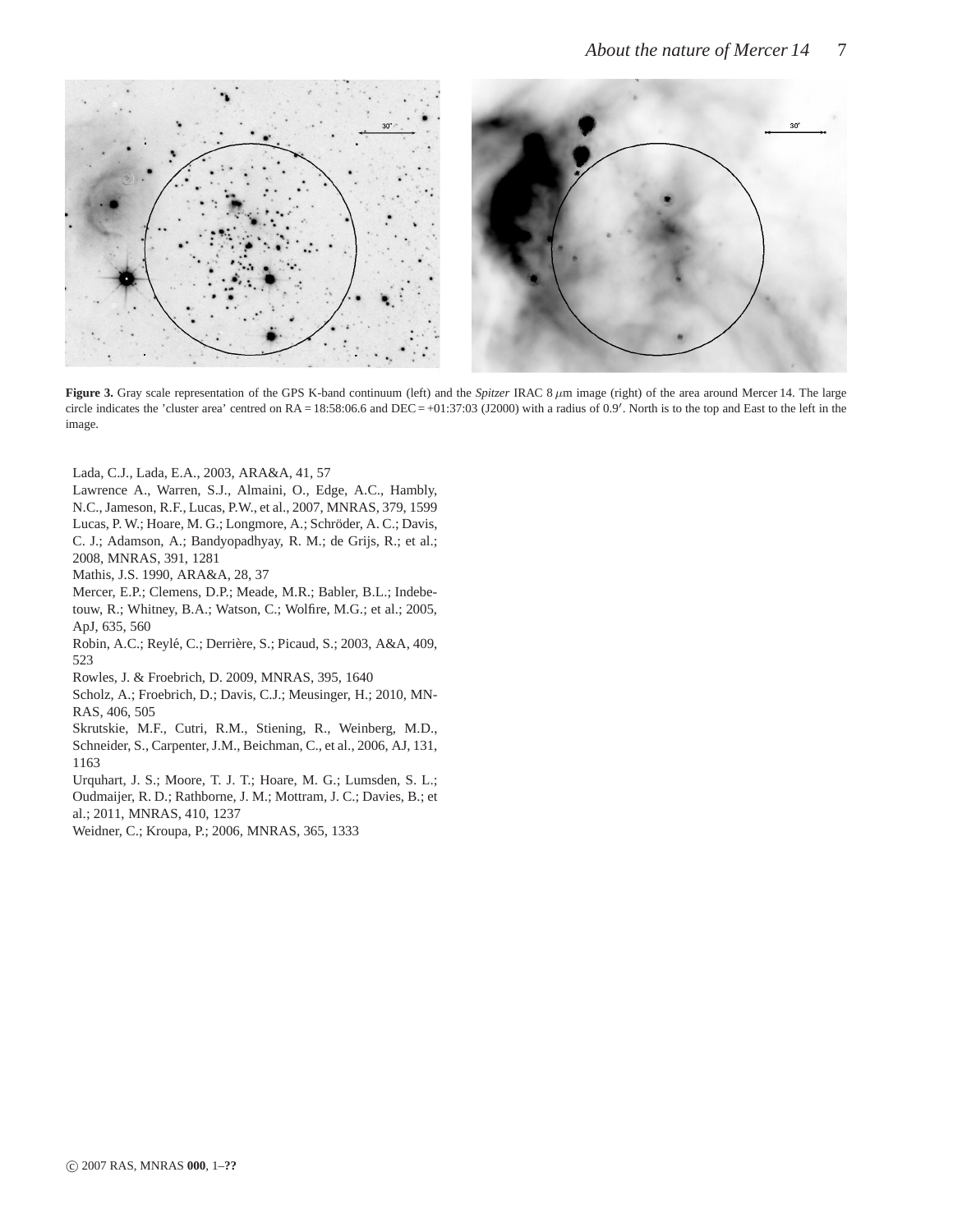## 8 *Froebrich & Ioannidis*

### **APPENDIX A: DETAILED IMAGES OF H**<sup>2</sup> **FLOWS**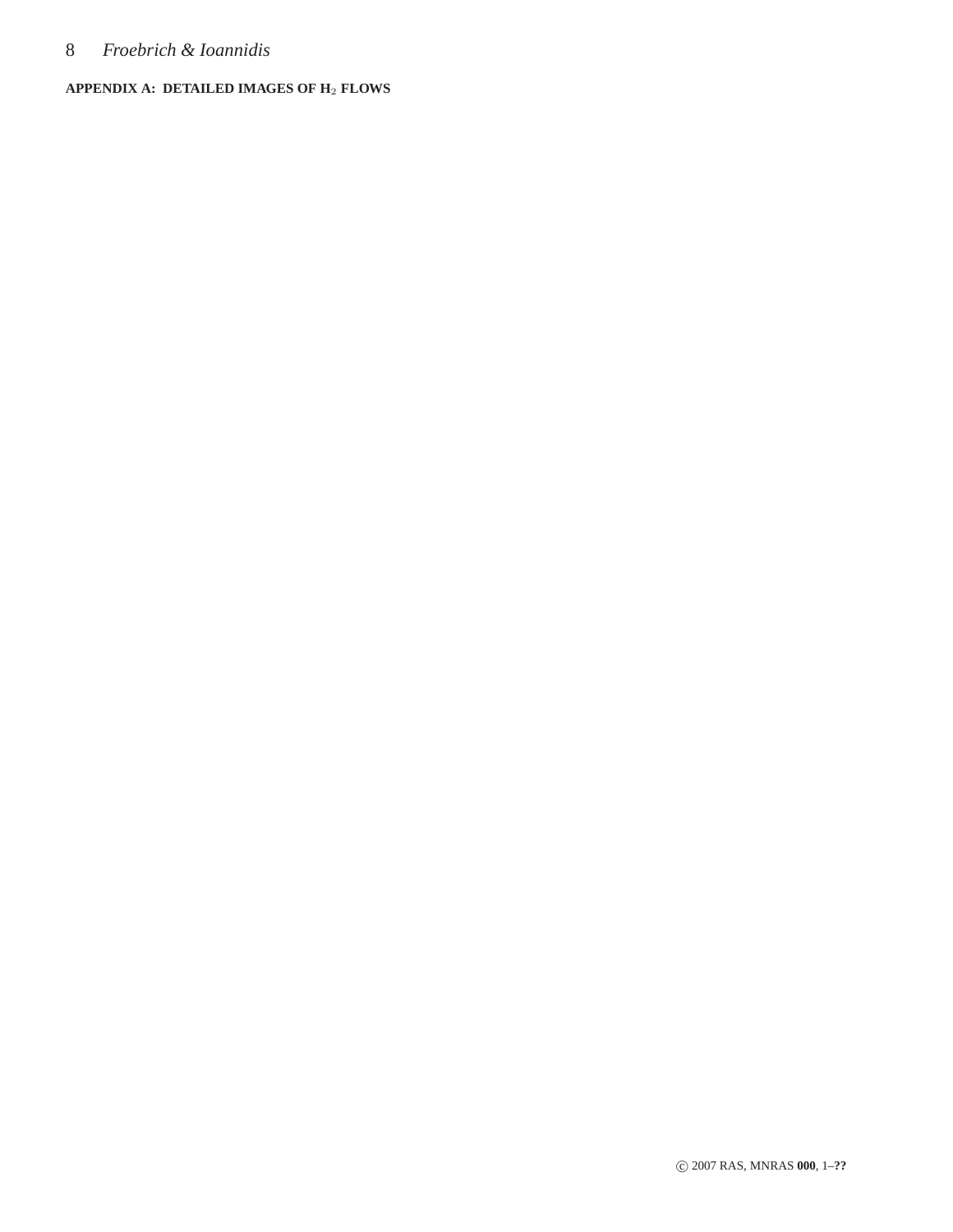

Figure A1. Gray scale representation of the continuum subtracted H<sub>2</sub> image of the outflows near Mercer 14. Here we show the northern part of the region. North is up, East to the left.